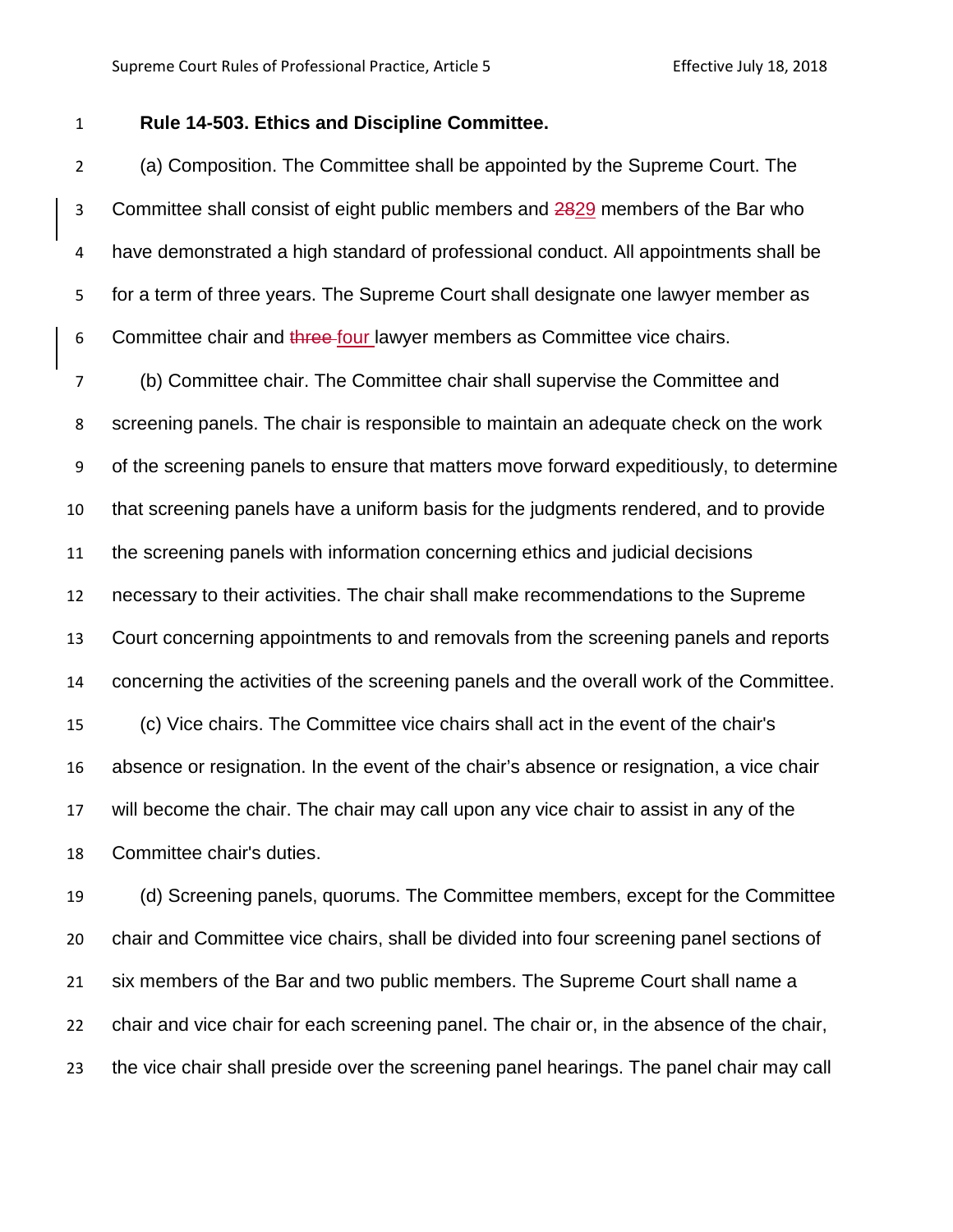## Supreme Court Rules of Professional Practice, Article 5 Effective July 18, 2018

 upon the vice chair to assist in any of the panel chair's duties. Chairs or vice chairs from other panels may conduct hearings if the regular chair and vice chair are unable to attend. In the event of the chair's removal or resignation, the vice chair will become the chair, and the Court shall appoint a member of the Committee to serve as vice chair. Two members of the Bar plus one public member shall constitute a quorum of a screening panel. The concurrence of a majority of those members present and voting at any proceeding shall be required for a screening panel determination. If an even number of screening panel members participate in a proceeding, the chair or vice chair shall not vote unless necessary to break a tie. The chair or vice chair shall, however, fully participate in the proceeding. Each screening panel shall meet as is necessary to effectively and promptly carry out its duties. The entire Committee may be convened at such other times by the chair as necessary to effectively and promptly carry out its duties.

 (e) Removal, alternates. The Committee chair may recommend removal of a Committee member by notifying the Supreme Court of the recommendation of removal and reasons for the recommendation. The removal shall take effect upon the Supreme Court's acceptance of the recommendation. Members of any screening panel may serve as alternate members on different screening panels. The Committee chair and the Committee vice chairs may serve as alternate members on all screening panels. (f) Responsibilities. Informal complaints shall be randomly assigned to screening

 panels. The screening panels shall review, investigate, and hear all informal complaints charging unethical and/or unprofessional conduct against members of the Bar. After such review, investigation, hearing and analysis, the screening panels shall determine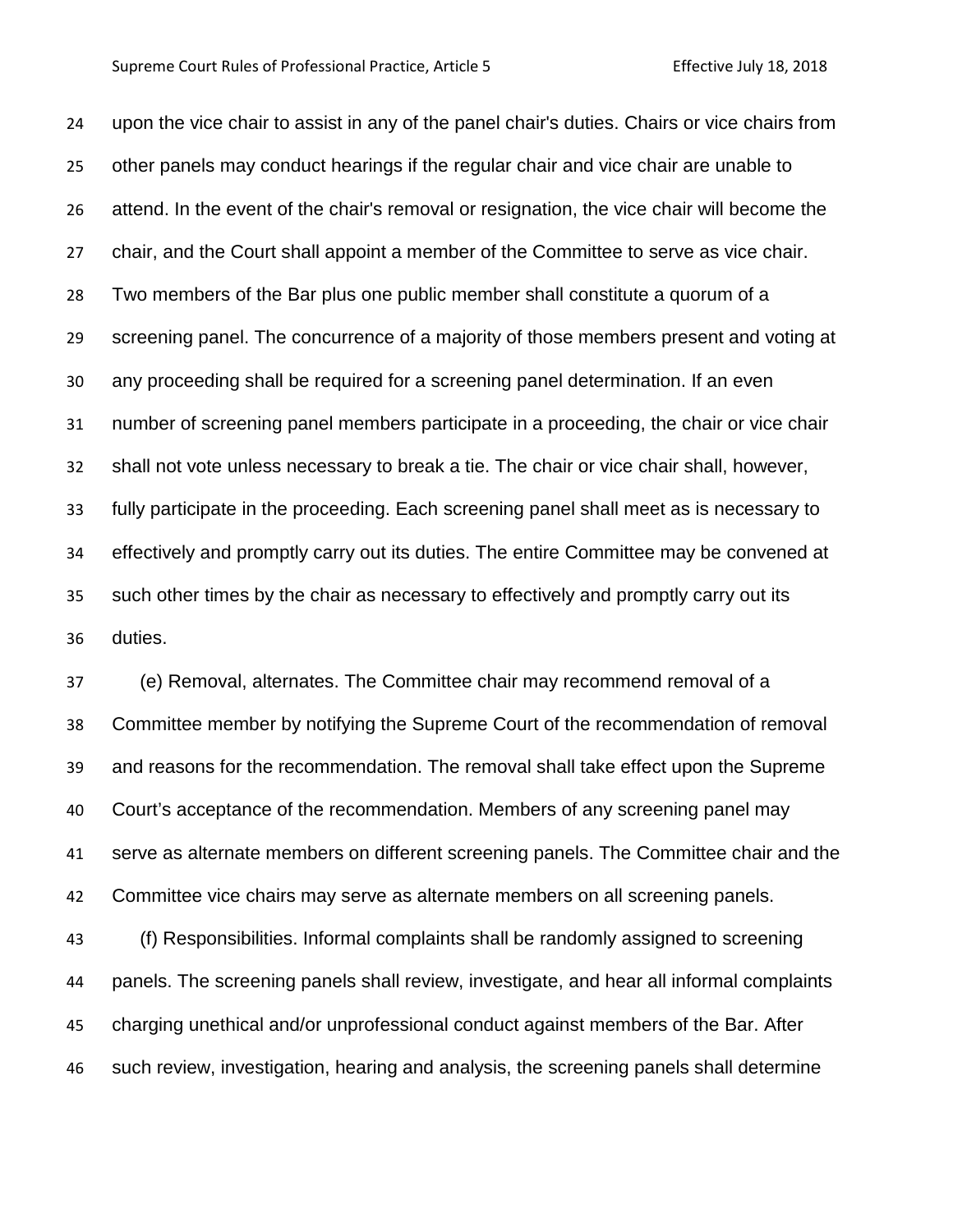the action to be taken on any informal complaint which, based upon the facts of the particular case, is most consistent with the public interest and the Rules of Professional Conduct.

 (g) Subpoena. Any party or a screening panel, for good cause shown, may petition under seal the district court for issuance of a subpoena, subpoena duces tecum or any order allowing discovery prior to the filing of a formal complaint. Except for good cause shown, all petitions under this rule shall require a five-day written notice to the opposing party prior to the issuance of an appropriate order of subpoena.

 (g)(1) Enforcement of subpoena. A district court in the district in which the attendance or production is required may, upon proper application, enforce the attendance and testimony of any witnesses and the production of any documents subpoenaed.

 (g)(2) Quashing subpoena. Any attack on the validity of a subpoena so issued shall be heard and determined by the Committee chair or by the court wherein enforcement of the subpoena is being sought. Any resulting order is not appealable prior to the entry of a final order in the proceeding.

 (g)(3) Witnesses and fees. Subpoena fees, witness fees, and mileage shall be reimbursed in the amounts provided under Rule 45 of the Utah Rules of Civil Procedure. (h)(1) Clerk of the Committee. The Clerk of the Committee is responsible for the administrative affairs of the Committee, accepting documents filed with the committee, handling screening panel calendars, giving notice to persons whose attendance is requested, notifying those who have filed informal complaints of the times and dates their matters will be heard, notifying the complainant, the respondent, and any counsel